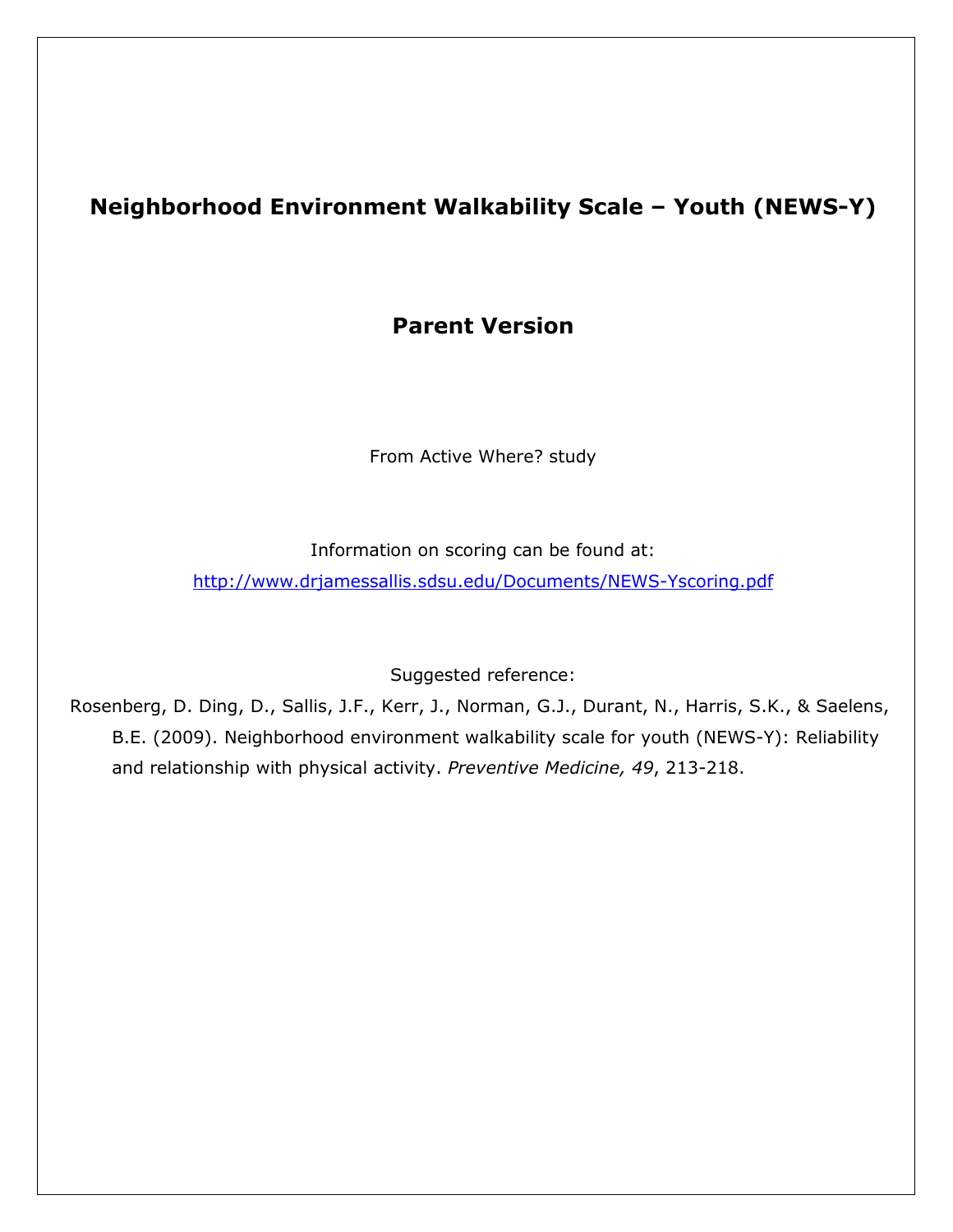#### A. Stores and other public places in the neighborhood where you and your child live



About how long would it take you to walk (on your own, without your children) from your home to the nearest stores or places listed below? Please circle the time it would take you to walk to each place, even if you don't normally go there.

| e.g.           | gas station                                             | $1-5$ min |          | 6-10 min (11-20 min) 21-30 min |           | $31 + min$ | don't know                                              |
|----------------|---------------------------------------------------------|-----------|----------|--------------------------------|-----------|------------|---------------------------------------------------------|
| 1              | convenience/corner store/<br>small grocery store/bodega | $1-5$ min | 6-10 min | 11-20 min                      | 21-30 min | $31 + min$ | don't know                                              |
| $\overline{2}$ | supermarket                                             | $1-5$ min | 6-10 min | 11-20 min                      | 21-30 min | $31 + min$ | don't know                                              |
| 3              | hardware store                                          | $1-5$ min | 6-10 min | 11-20 min                      | 21-30 min | $31+ min$  | don't know                                              |
| 4              | fruit/vegetable market                                  | $1-5$ min | 6-10 min | 11-20 min                      | 21-30 min | $31 + min$ | don't know                                              |
| $\sqrt{5}$     | laundry or dry cleaners                                 | $1-5$ min | 6-10 min | 11-20 min                      | 21-30 min | $31 + min$ | don't know                                              |
| 6              | clothing store                                          | $1-5$ min | 6-10 min | 11-20 min                      | 21-30 min | $31 + min$ | don't know                                              |
| 7              | post office                                             | $1-5$ min | 6-10 min | 11-20 min                      | 21-30 min | $31 + min$ | don't know                                              |
| 8              | library                                                 | $1-5$ min | 6-10 min | 11-20 min                      | 21-30 min | $31 + min$ | don't know                                              |
| 9              | elementary school                                       | $1-5$ min | 6-10 min | 11-20 min                      | 21-30 min | $31 + min$ | don't know                                              |
| 10             | middle or high school                                   | $1-5$ min | 6-10 min | 11-20 min                      | 21-30 min | $31 + min$ | don't know                                              |
| 11             | book store                                              | $1-5$ min | 6-10 min | 11-20 min                      | 21-30 min | $31 + min$ | don't know                                              |
| 12             | fast food restaurant                                    | $1-5$ min | 6-10 min | 11-20 min                      | 21-30 min | $31 + min$ | don't know                                              |
| 13             | coffee place                                            | $1-5$ min | 6-10 min | 11-20 min                      | 21-30 min | $31 + min$ | don't know                                              |
| 4              | bank/credit union                                       | $1-5$ min | 6-10 min | 11-20 min                      | 21-30 min | $31 + min$ | don't know                                              |
| 15             | non-fast food restaurant                                | $1-5$ min | 6-10 min | 11-20 min                      | 21-30 min | $31 + min$ | don't know                                              |
| 16             | video store                                             | $1-5$ min | 6-10 min | 11-20 min                      | 21-30 min | $31 + min$ | don't know                                              |
| 17             | pharmacy/drug store                                     |           |          |                                |           |            | 1-5 min 6-10 min 11-20 min 21-30 min 31+ min don't know |
| 18             | hairdressers/barber shop                                | $1-5$ min | 6-10 min | 11-20 min                      | 21-30 min | $31 + min$ | don't know                                              |
| 19             | any offices/worksites                                   | $1-5$ min | 6-10 min | 11-20 min                      | 21-30 min | $31 + min$ | don't know                                              |
| 20             | bus, subway or train stop                               | $1-5$ min | 6-10 min | 11-20 min                      | 21-30 min | $31 + min$ | don't know                                              |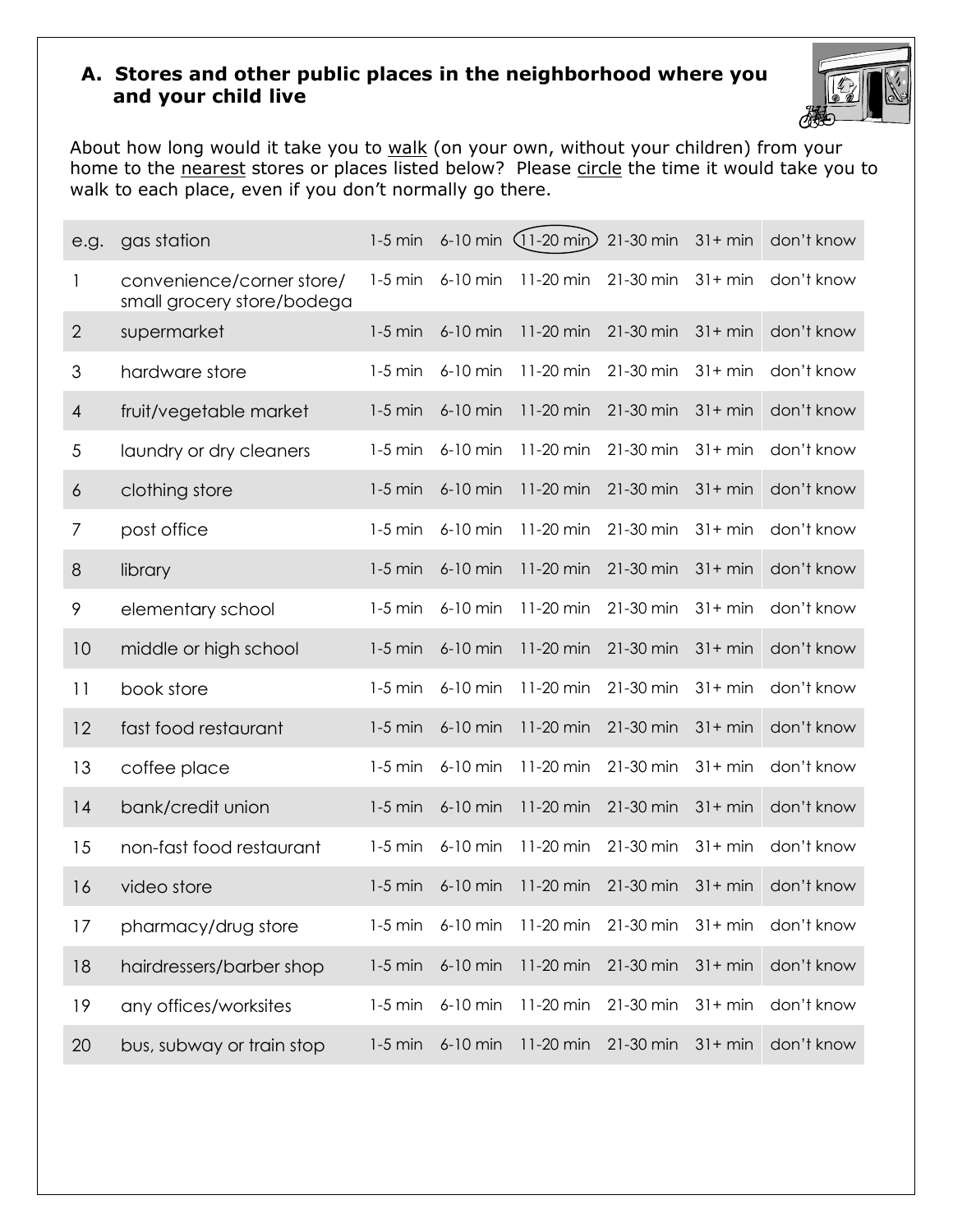

#### B. Recreation places in the neighborhood where you and your child live

About how long would it take you to walk (on your own, without your children) from your home to the nearest recreation place listed below? Please circle the time it would take you to walk to each place, even if you don't normally go there.

|                | Indoor recreation or exercise<br>facility (public or private)                                 | $1-5$ min | $6-10$ min | 11-20 min | 21-30 min | $31 + min$ | don't know |
|----------------|-----------------------------------------------------------------------------------------------|-----------|------------|-----------|-----------|------------|------------|
| $\overline{2}$ | beach, lake, river, or creek                                                                  | $1-5$ min | 6-10 min   | 11-20 min | 21-30 min | $31 + min$ | don't know |
| 3              | bike/hiking/walking trails, paths                                                             | $1-5$ min | 6-10 min   | 11-20 min | 21-30 min | $31 + min$ | don't know |
| 4              | basketball court                                                                              | $1-5$ min | 6-10 min   | 11-20 min | 21-30 min | $31 + min$ | don't know |
| 5              | other playing fields/courts (e.g.,<br>soccer, football, softball, tennis,<br>skate park etc.) | $1-5$ min | 6-10 min   | 11-20 min | 21-30 min | $31 + min$ | don't know |
| 6              | <b>YMCA</b>                                                                                   | $1-5$ min | 6-10 min   | 11-20 min | 21-30 min | $31 + min$ | don't know |
| 7              | boys and girls club                                                                           | $1-5$ min | 6-10 min   | 11-20 min | 21-30 min | $31 + min$ | don't know |
| $8\,$          | swimming pool                                                                                 | $1-5$ min | 6-10 min   | 11-20 min | 21-30 min | $31 + min$ | don't know |
| 9              | walking / running track                                                                       | $1-5$ min | 6-10 min   | 11-20 min | 21-30 min | $31+ min$  | don't know |
| 10             | school with recreation facilities<br>open to the public                                       | $1-5$ min | 6-10 min   | 11-20 min | 21-30 min | $31 + min$ | don't know |
| 11             | small public park                                                                             | $1-5$ min | 6-10 min   | 11-20 min | 21-30 min | $31+ min$  | don't know |
| 12             | large public park                                                                             | $1-5$ min | 6-10 min   | 11-20 min | 21-30 min | $31 + min$ | don't know |
| 13             | public playground with<br>equipment                                                           | $1-5$ min | 6-10 min   | 11-20 min | 21-30 min | $31 + min$ | don't know |
| 14             | public open space (grass or<br>sand/dirt) that is not a park                                  | $1-5$ min | 6-10 min   | 11-20 min | 21-30 min | $31 + min$ | don't know |

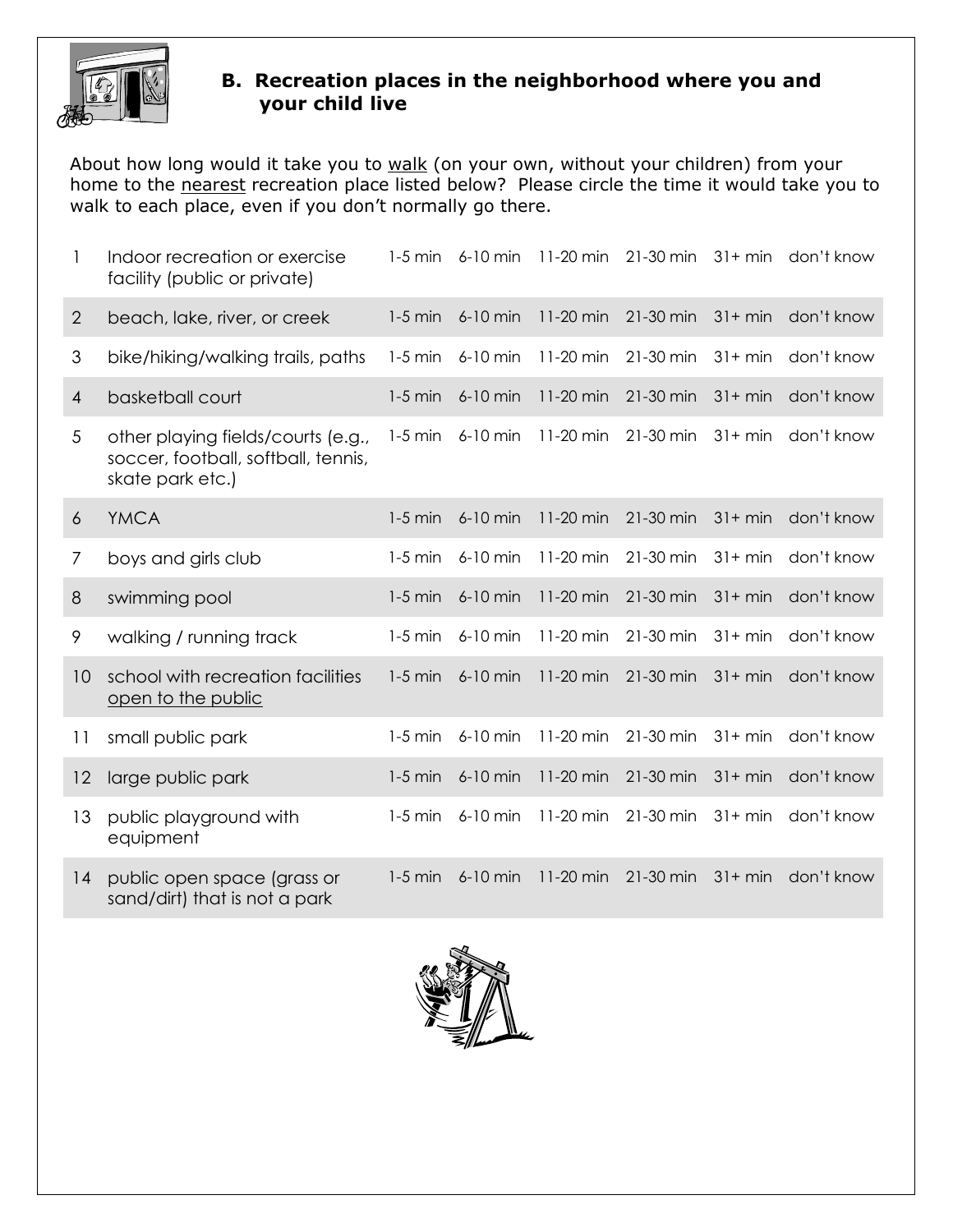

## C. Types of homes in your neighborhood

While thinking about the places where people live in your neighborhood, please circle an answer for each of the following questions. Your neighborhood is the local area around your home, within a 10- 15 minute walk in any direction.

| 1. How common are separate or stand alone one family homes in your neighborhood?<br>There are: |                |      |                |                                                                                |  |
|------------------------------------------------------------------------------------------------|----------------|------|----------------|--------------------------------------------------------------------------------|--|
|                                                                                                | $\overline{2}$ | 3    | 4              | 5                                                                              |  |
| None                                                                                           | A few          | Some | A lot          | All the residences are<br>separate one family homes                            |  |
| There are:                                                                                     |                |      |                | 2. How common are connected townhouses or rows of houses in your neighborhood? |  |
|                                                                                                | $\overline{2}$ | 3    | $\overline{4}$ | 5                                                                              |  |
| None                                                                                           | A few          | Some | A lot          | All the residences are<br>townhouses or row houses                             |  |
| There are:                                                                                     |                |      |                | 3. How common are multiple family or duplex homes in your neighborhood?        |  |
|                                                                                                | $\overline{2}$ | 3    | 4              | 5                                                                              |  |
| None                                                                                           | A few          | Some | A lot          | All the residences are<br>multiple family/duplex homes                         |  |
| There are:                                                                                     |                |      |                | 4. How common are apartment or condo buildings in your neighborhood?           |  |
|                                                                                                | $\overline{2}$ | 3    | 4              | 5                                                                              |  |
| None                                                                                           | A few          | Some | A lot          | All the residences are<br>in apartment or condo buildings                      |  |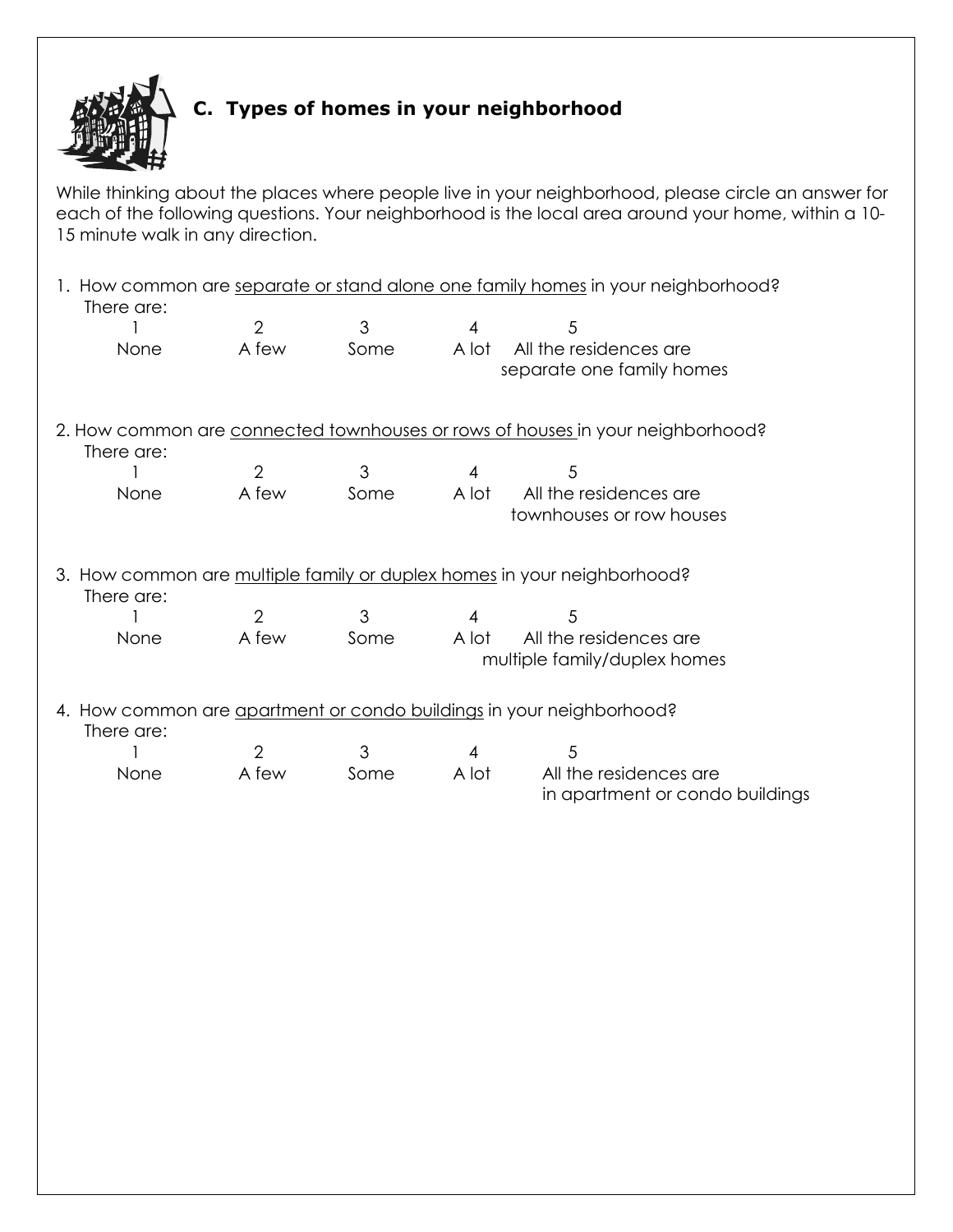

#### D. Access to services

Please circle the answer that best applies to the neighborhood where you and your child live. Both local and within walking distance mean within a 10-15 minute walk from your home.

1. Stores are within easy walking distance of our home. 1 2 3 4 strongly somewhat somewhat somewhat strongly disagree disagree agree agree agree 2. Parking is difficult in local shopping areas. 1 2 3 4 strongly somewhat somewhat somewhat strongly disagree disagree agree agree agree 3. There are many places for my child to go (alone or with someone) within easy walking distance of our home. 1 2 3 4 strongly somewhat somewhat somewhat strongly disagree disagree agree agree agree 4. From our home, it is easy for my child to walk (alone or with someone) to a transit stop (bus, subway, train). 1 2 3 4 strongly somewhat somewhat somewhat strongly disagree disagree agree agree agree 5. The streets in my neighborhood are hilly, making our neighborhood difficult for my child to walk in. 1 2 3 4 strongly somewhat somewhat somewhat strongly disagree disagree agree agree agree 6. There are major barriers to walking in our local area that make it hard for my child to get from place to place (for example, freeways, railway lines, rivers). 1 2 3 4 strongly somewhat somewhat somewhat strongly disagree disagree agree agree agree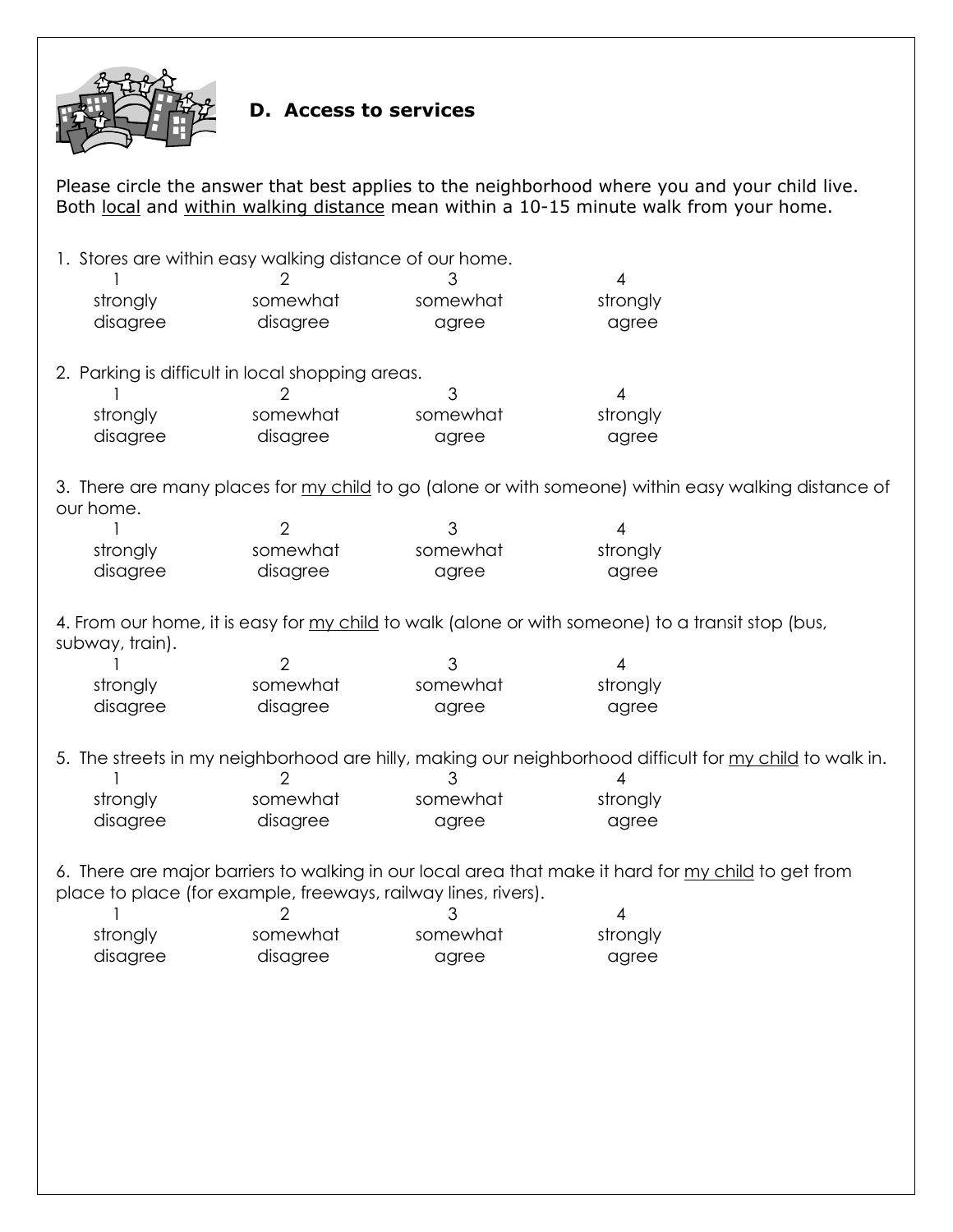

#### E. Streets in my neighborhood

Please circle the answer that best applies to the neighborhood where you and your child live.

1. The streets in our neighborhood do not have many cul-de-sacs (dead-end streets).

| strongly | somewhat | somewhat | strongly |
|----------|----------|----------|----------|
| disagree | disagree | agree    | agree    |

2. The distance between intersections (where streets cross) in our neighborhood is usually short. (100 yards or less; the length of a football field or less).

| strongly | somewhat | somewhat | strongly |
|----------|----------|----------|----------|
| disagree | disagree | agree    | agree    |

3. There are many different routes for getting from place to place in our neighborhood. (My child doesn't have to go the same way every time.)

| strongly | somewhat | somewhat | strongly |
|----------|----------|----------|----------|
| disagree | disagree | agree    | agree    |



#### F. Places for walking

Please circle the answer that best applies to the neighborhood where you and your child live.

1. There are sidewalks on most of the streets in our neighborhood.

| strongly | somewhat | somewhat                                                                          | strongly                                                                             |  |  |  |
|----------|----------|-----------------------------------------------------------------------------------|--------------------------------------------------------------------------------------|--|--|--|
| disagree | disagree | agree                                                                             | agree                                                                                |  |  |  |
|          |          |                                                                                   |                                                                                      |  |  |  |
|          |          |                                                                                   | 2. Sidewalks are separated from the road/traffic in our neighborhood by parked cars. |  |  |  |
|          |          |                                                                                   |                                                                                      |  |  |  |
| strongly | somewhat | somewhat                                                                          | strongly                                                                             |  |  |  |
| disagree | disagree | agree                                                                             | agree                                                                                |  |  |  |
|          |          |                                                                                   |                                                                                      |  |  |  |
|          |          | 3. There is grass/dirt between the streets and the sidewalks in our neighborhood. |                                                                                      |  |  |  |
|          |          |                                                                                   |                                                                                      |  |  |  |

| strongly | somewhat | somewhat | strongly |
|----------|----------|----------|----------|
| disagree | disagree | agree    | agree    |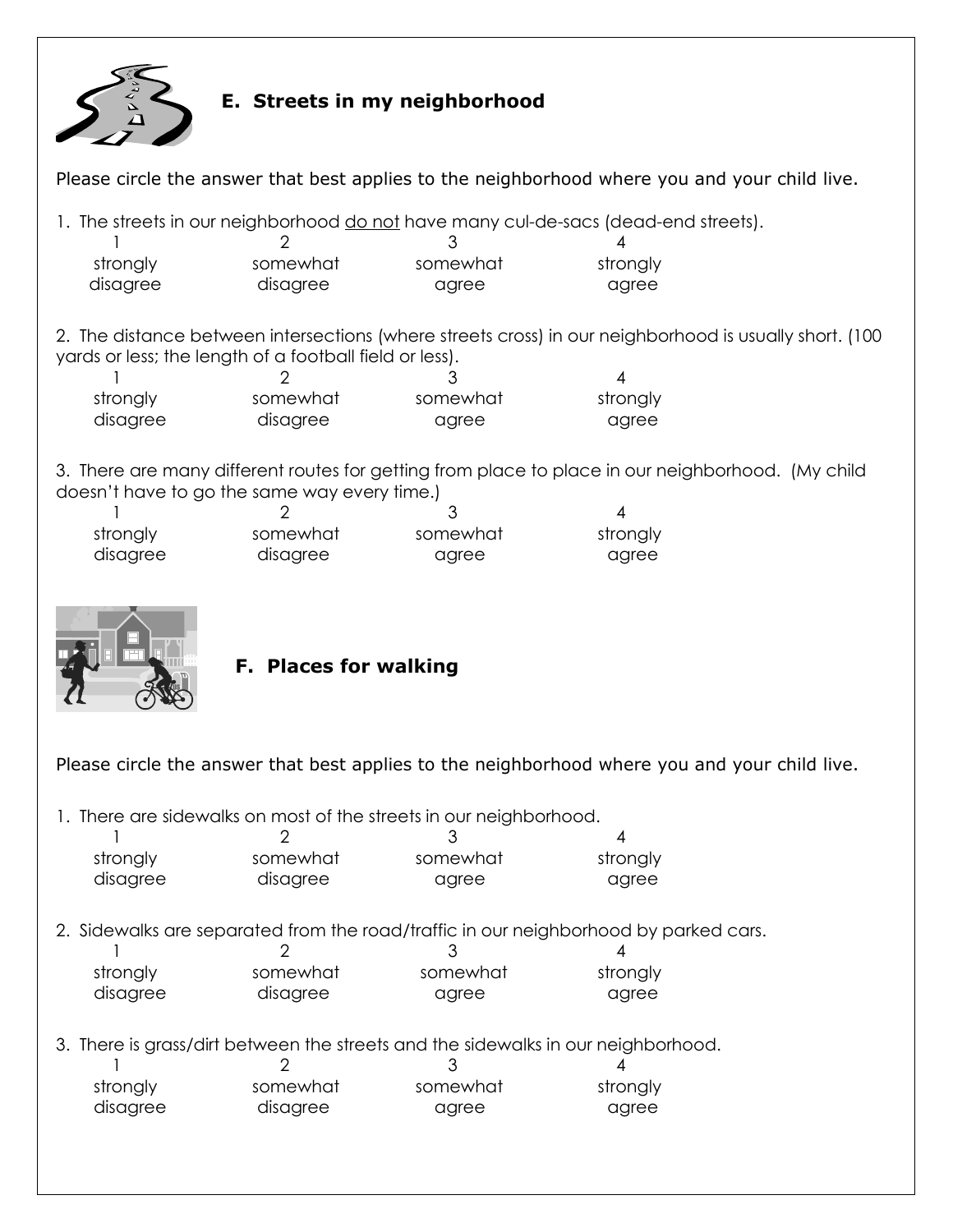

# G. Neighborhood surroundings

| Please circle the answer that best applies to the neighborhood where you and your child live.                                                                                             |                                        |                                                                                                                                 |                        |  |  |  |
|-------------------------------------------------------------------------------------------------------------------------------------------------------------------------------------------|----------------------------------------|---------------------------------------------------------------------------------------------------------------------------------|------------------------|--|--|--|
| 1. There are trees along the streets in my neighborhood.<br>strongly<br>disagree                                                                                                          | somewhat<br>disagree                   | 3<br>somewhat<br>agree                                                                                                          | 4<br>strongly<br>agree |  |  |  |
| strongly<br>disagree                                                                                                                                                                      | 2<br>somewhat<br>disagree              | 2. There are many interesting things for my child to look at while walking in my neighborhood.<br>З<br>somewhat<br>agree        | 4<br>strongly<br>agree |  |  |  |
| views).<br>strongly<br>disagree                                                                                                                                                           | $\overline{2}$<br>somewhat<br>disagree | 3. There are many beautiful natural things for my child to look at in my neighborhood (e.g., gardens,<br>3<br>somewhat<br>agree | 4<br>strongly<br>agree |  |  |  |
| 4. There are many buildings/homes in my neighborhood that are nice to look at for my child<br>З<br>strongly<br>strongly<br>somewhat<br>somewhat<br>disagree<br>disagree<br>agree<br>agree |                                        |                                                                                                                                 |                        |  |  |  |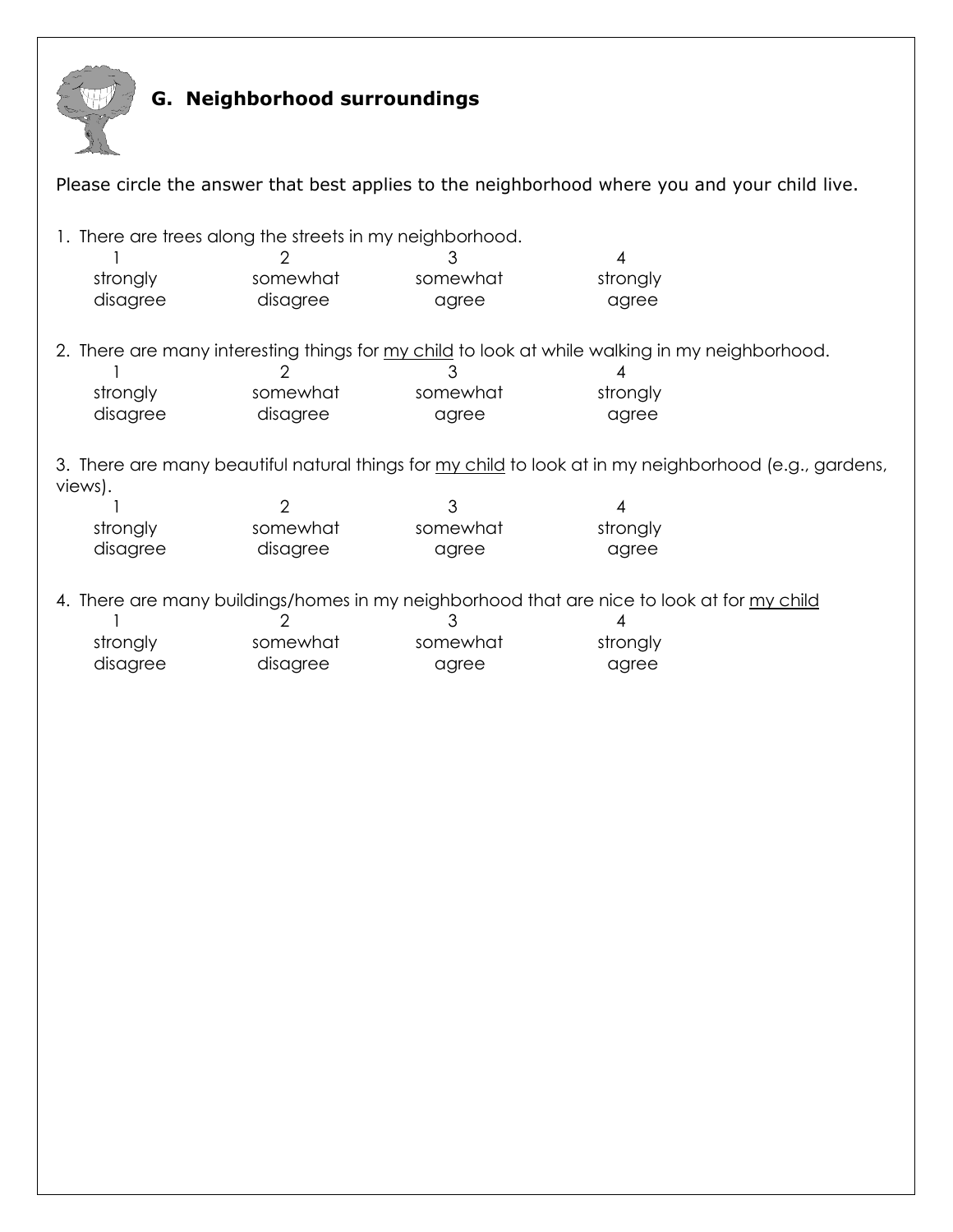

# H. Neighborhood safety

|                                                          | Please circle the answer that best applies to the neighborhood where you and your child live. |                                                                                       |                                                                                                           |  |  |  |
|----------------------------------------------------------|-----------------------------------------------------------------------------------------------|---------------------------------------------------------------------------------------|-----------------------------------------------------------------------------------------------------------|--|--|--|
| walk (alone or with someone) in our neighborhood.        |                                                                                               |                                                                                       | 1. There is so much traffic along nearby streets that it makes it difficult or unpleasant for my child to |  |  |  |
| strongly<br>disagree                                     | somewhat<br>disagree                                                                          | somewhat<br>agree                                                                     | 4<br>strongly<br>agree                                                                                    |  |  |  |
|                                                          |                                                                                               | 2. The speed of traffic on most nearby streets is usually slow (30 mph or less).<br>З | 4                                                                                                         |  |  |  |
| strongly<br>disagree                                     | somewhat<br>disagree                                                                          | somewhat<br>agree                                                                     | strongly<br>agree                                                                                         |  |  |  |
|                                                          |                                                                                               | 3. Most drivers go faster than the posted speed limits in our neighborhood.<br>3      | 4                                                                                                         |  |  |  |
| strongly<br>disagree                                     | somewhat<br>disagree                                                                          | somewhat<br>agree                                                                     | strongly<br>agree                                                                                         |  |  |  |
| 4. Our neighborhood streets have good lighting at night. |                                                                                               | 3                                                                                     | $\overline{4}$                                                                                            |  |  |  |
| strongly<br>disagree                                     | somewhat<br>disagree                                                                          | somewhat<br>agree                                                                     | strongly<br>agree                                                                                         |  |  |  |
| homes.                                                   |                                                                                               |                                                                                       | 5. Walkers and bikers on the streets in our neighborhood can be easily seen by people in their            |  |  |  |
|                                                          | $\overline{2}$                                                                                | 3                                                                                     | 4                                                                                                         |  |  |  |
| strongly<br>disagree                                     | somewhat<br>disagree                                                                          | somewhat<br>agree                                                                     | strongly<br>agree                                                                                         |  |  |  |
|                                                          | 2                                                                                             | 3                                                                                     | 6. There are crosswalks and signals to help walkers cross busy streets in our neighborhood.<br>4          |  |  |  |
| strongly<br>disagree                                     | somewhat<br>disagree                                                                          | somewhat<br>agree                                                                     | strongly<br>agree                                                                                         |  |  |  |
|                                                          |                                                                                               | 7. When walking in our neighborhood there are a lot of exhaust fumes.<br>З            | 4                                                                                                         |  |  |  |
| strongly<br>disagree                                     | somewhat<br>disagree                                                                          | somewhat<br>agree                                                                     | strongly<br>agree                                                                                         |  |  |  |
|                                                          |                                                                                               |                                                                                       |                                                                                                           |  |  |  |
|                                                          |                                                                                               |                                                                                       |                                                                                                           |  |  |  |